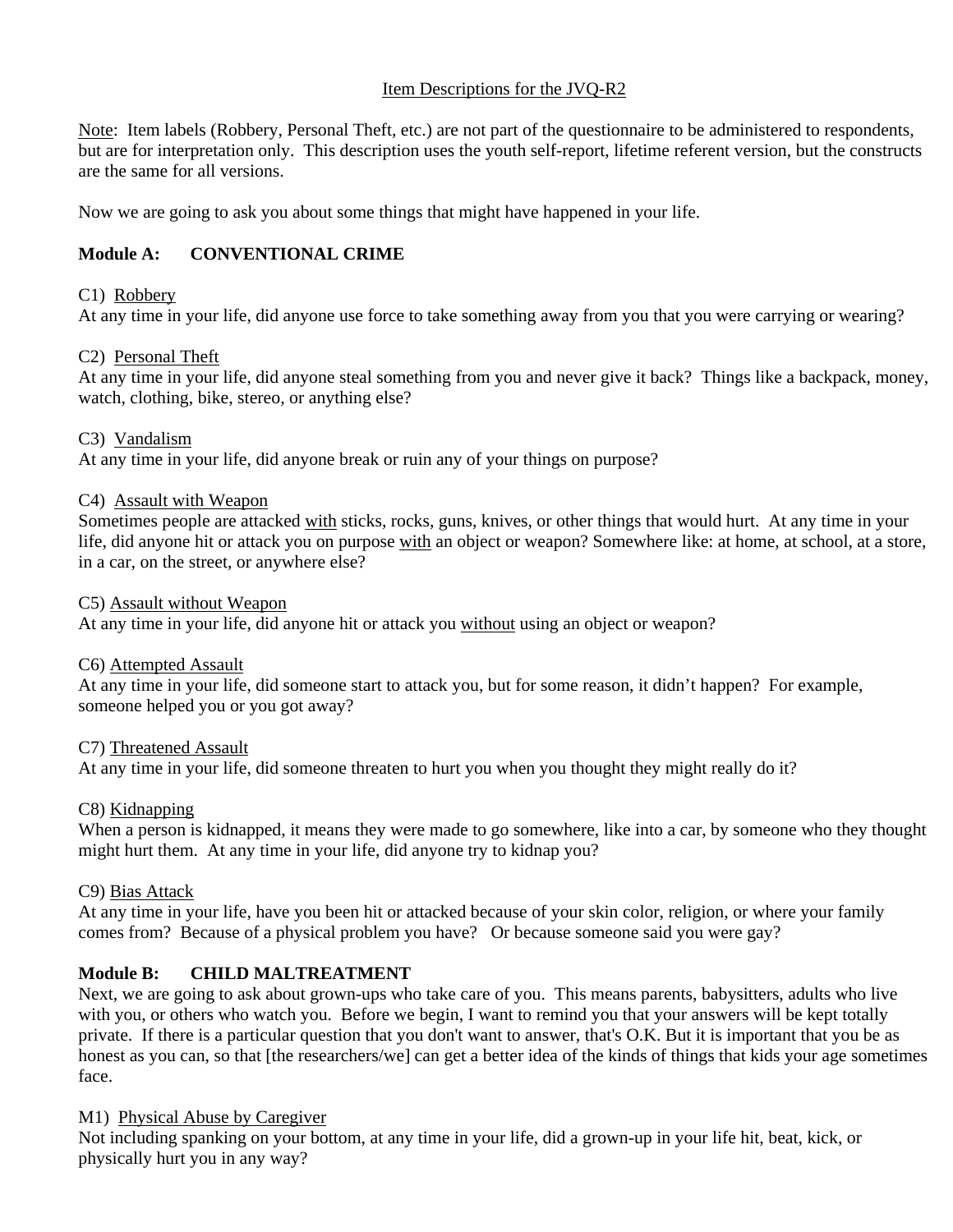## M2) Psychological/Emotional Abuse

At any time in your life, did you get scared or feel really bad because grown-ups in your life called you names, said mean things to you, or said they didn't want you?

## M3) Neglect

When someone is neglected, it means that the grown-ups in their life didn't take care of them the way they should. They might not get them enough food, take them to the doctor when they are sick, or make sure they have a safe place to stay. At any time in your life, were you neglected?

### M4) Custodial Interference/Family Abduction

Sometimes a family fights over where a child should live. At any time in your life, did a parent take, keep, or hide you to stop you from being with another parent?

# **Module C: PEER AND SIBLING VICTIMIZATION**

## P1) Gang or Group Assault

Sometimes groups of kids or gangs attack people. At any time in your life, did a group of kids or a gang hit, jump, or attack you?

## P2) Peer or Sibling Assault

(If yes to P1, say: "Other than what you just told me about…..") At any time in your life, did any kid, even a brother or sister, hit you? Somewhere like: at home, at school, out playing, in a store, or anywhere else?

#### P3) Nonsexual Genital Assault

At any time in your life, did any kids try to hurt your private parts on purpose by hitting or kicking you there?

#### P4) Physical Intimidation by Peers

At any time in your life, did any kids, even a brother or sister, pick on you by chasing you or grabbing you or by making you do something you didn't want to do?

#### P5) Relational Aggression by Peers

At any time in your life, did you get scared or feel really bad because kids were calling you names, saying mean things to you, or saying they didn't want you around?

#### P6) Dating Violence (*Note: Suggested for children aged 12 and older.)*

At any time in your life, did a boyfriend or girlfriend or anyone you went on a date with slap or hit you?

## **Module D: SEXUAL VICTIMIZATION**

#### S1) Sexual Assault by Known Adult

At any time in your life, did a grown-up you know touch your private parts when they shouldn't have or make you touch their private parts? Or did a grown-up you know force you to have sex?

#### S2) Sexual Assault by Unknown Adult

At any time in your life, did a grown-up you did not know touch your private parts when they shouldn't have, make you touch their private parts or force you to have sex?

#### S3) Sexual Assault by Peer/Sibling

Now think about other kids, like from school, a boy friend or girl friend, or even a brother or sister. At any time in your life, did another child or teen make you do sexual things?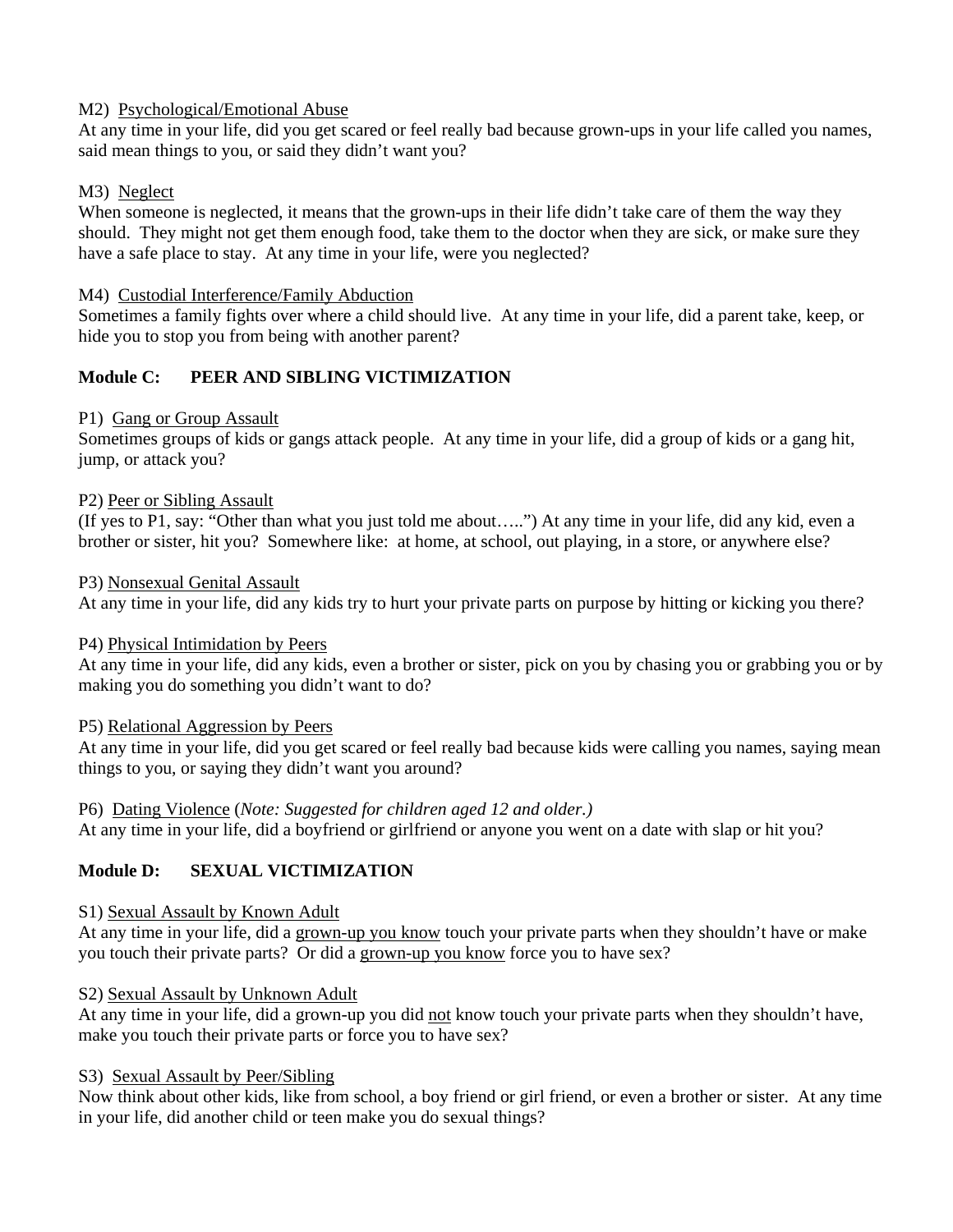## S4) Forced Sex (Including attempts)

At any time in your life, did anyone try to force you to have sex; that is, sexual intercourse of any kind, even if it didn't happen?

## S5) Flashing/Sexual Exposure

At any time in your life, did anyone make you look at their private parts by using force or surprise, or by "flashing" you?

## S6) Verbal Sexual Harassment

At any time in your life, did anyone hurt your feelings by saying or writing something sexual about you or your body?

S7) Statutory Rape & Sexual Misconduct (*Note: Suggested for children aged 12 and older.)* At any time in your life, did you do sexual things with anyone 18 or older, even things you both wanted?

# **Module E: WITNESSING AND INDIRECT VICTIMIZATION**

## W1) Witness to Domestic Violence

At any time in your life, did you SEE a parent get pushed, slapped, hit, punched, or beat up by another parent, or their boyfriend or girlfriend?

#### W2) Witness to Parent Assault of Sibling

At any time in your life, did you SEE a parent hit, beat, kick, or physically hurt your brothers or sisters, not including a spanking on the bottom?

## W3) Witness to Assault with Weapon

At any time in your life, in real life, did you SEE anyone get attacked on purpose WITH a stick, rock, gun, knife, or other thing that would hurt? Somewhere like: at home, at school, at a store, in a car, on the street, or anywhere else?

#### W4) Witness to Assault without Weapon

At any time in your life, in real life, did you SEE anyone get attacked or hit on purpose WITHOUT using a stick, rock, gun, knife, or something that would hurt?

## W5) Burglary of Family Household

At any time in your life, did anyone steal some thing from your house that belongs to your family or someone you live with? Things like a TV, stereo, car, or anything else?

## W6) Murder of Family Member or Friend

At any time in your life, was anyone close to you murdered, like a friend, neighbor or someone in your family?

W7) Witness to Murder *[Note: Included in NatSCEV I, Waves 1 and 2 but omitted from NatSCEV II]* At any time in your life, did you SEE someone murdered in real life? This means not on TV, video games, or in the movies?

#### W8) Exposure to Random Shootings, Terrorism, or Riots

At any time in your life, were you in any place in real life where you could see or hear people being shot, bombs going off, or street riots?

#### W9) Exposure to War or Ethnic Conflict

At any time in your life, were you in the middle of a war where you could hear real fighting with guns or bombs?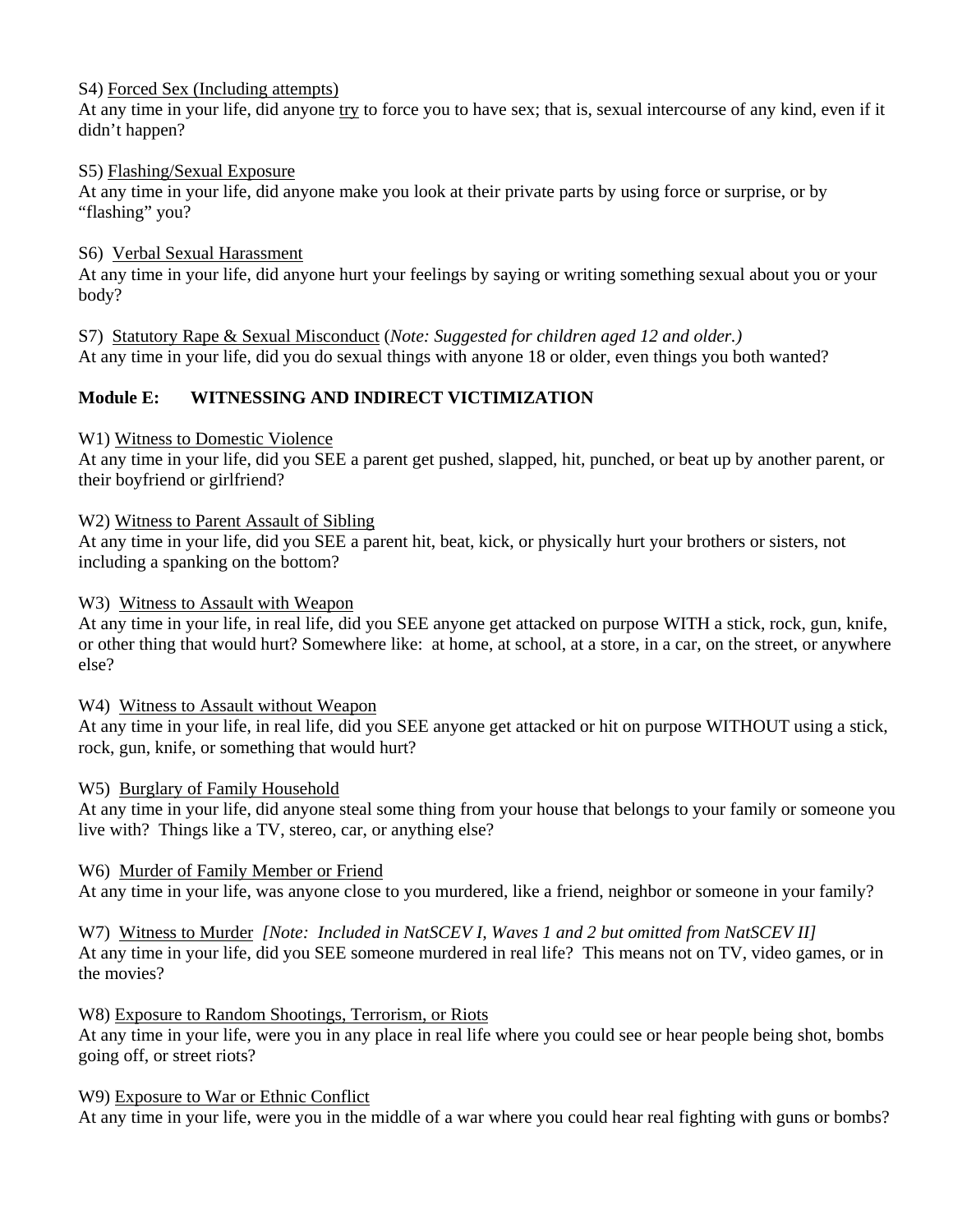# **SUPPLEMENTAL ITEMS**

NOTE: Supplemental items are not included in the forms, but can be added when more detail is desired about certain types of victimizations.

# **MODULE G: EXPOSURE TO FAMILY VIOLENCE AND ABUSE**

*[Note: This module was included in NatSCEV I, Waves 1 and 2, and NatSCEV II]* 

The next set of questions are about people who have taken care of (your child/you) – that would include (your child's/your) parents, stepparents, and (his/her/your) parents' boyfriends or girlfriends, whether (your child/you) lived with them or not. It would also include other grown-ups, like grandparents or foster parents if they took care of (your child/you) on a regular basis. When we say "parent" in these next questions, we mean any of these people.

# EF1) Parent Verbally Threatened

At any time in your life, did one of your parents threaten to hurt another parent and it seemed they might really get hurt?

# EF2) Parental Displaced Aggression

At any time in your life, did one of your parents, because of an argument, break or ruin anything belonging to another parent, punch the wall, or throw something?

EF3) Parent Pushed At any time in your life, did one of your parents get pushed by another parent?

EF4) Parent Hit or Slapped

At any time in your life, did one of your parents get hit or slapped by another parent?

## EF5) Parent Severely Physically Assaulted

At any time in your life, did one of your parents get kicked, choked, or beat up by another parent?

## EF6) Other Family Violence Exposure

Now we want to ask you about fights between any grown-ups and teens, not just between your parents. At any time in your life, did any grown-up or teen who lives with you push, hit, or beat up someone else who lives with you, like a parent, brother, grandparent, or other relative?

# **MODULE H: SCHOOL VIOLENCE AND THREAT**

*[Notes: This module was included in NatSCEV I, Waves 1 and 2, and NatSCEV II. Asked only of youth aged 5 and older]* 

Now we'd like to know about your school. Just as with other questions, we want to know about anything that happened in your whole life, including at the school you go to now and any schools you went to when you were younger.

## SC1) School Threat of Bomb or Attack

Have you ever gone to a school where someone said there was going to be a bomb or attack on the school and you thought they might really mean it?

## SC2) School Vandalism

Have you ever gone to a school where someone damaged the school or started a fire in the school on purpose? Or did anyone break or ruin other school property like buses, windows, or sports equipment?

# **OTHER SEVERE ASSAULTS**

*[Note: A1 and A2 were asked in NatSCEV I, Wave 2, and NatSCEV II]*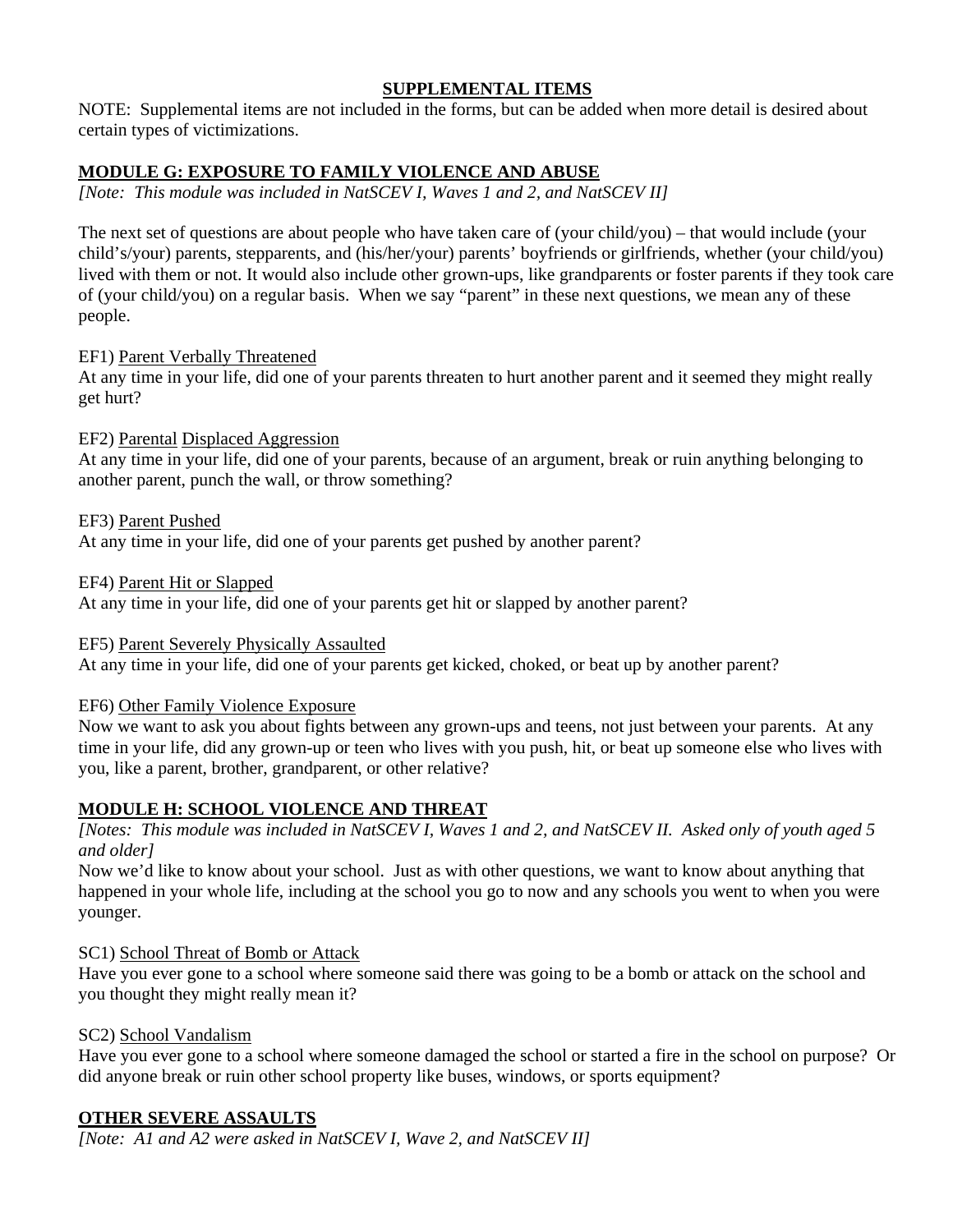## A1) Assault by Adult

Other than times you have already told me about, did any *grown-up* ever hit or attack you?

### A2) Assault with Injury

Other than times you have already told me about, were you ever hurt because someone hit or attacked you on purpose?

# **ELECTRONIC VICTIMIZATION**

*[Notes: INT1 and INT2 were included in NatSCEV I, Waves 1 and 2, and NatSCEV II. INT1B is new to NatSCEV II. All asked only for youth aged 5 and older. These items were adapted from the Youth Internet Safety Survey.]* 

## INT1) Internet Harassment

Has anyone ever used the Internet to bother or harass you or to spread mean words or pictures about you?

## INT1B) Cell Phone Harassment

Has anyone ever used a cell phone or texting to bother or harass you or to spread mean words or pictures about you?

## INT2) Unwanted Internet Sexual Messages

Did anyone on the Internet ever ask you sexual questions about yourself or try to get you to talk online about sex when you did not want to talk about those things?

## **MODULE F: EXPOSURE TO COMMUNITY VIOLENCE**

*[Note: This module was included in NatSCEV I, Wave 1 only]* 

## ECV1) Exposure to Sexual Assault

At any time in your life, did you know about anyone close, like a family member or good friend, who was forced to have sex, or touched in their private parts when they didn't want it?

## ECV2) Exposure to Robbery

At any time in your life, did you know about anyone close, like a family member or good friend, who was robbed or mugged?

## ECV3) Exposure to Threatened Assault with Weapon

At any time in your life, did you know anyone close, like a family member or good friend, who was threatened with a gun or knife?

## **SUPPLEMENTAL NEGLECT ITEMS**

*[Note: These items are new to NatSCEV II]* 

## M5) Neglect from Parental Incapacitation

Was there a time in your life that you often had to look after yourself because a parent drank too much alcohol, took drugs, or wouldn't get out of bed?

#### M6) Neglect from Parental Absence

Was there a time in your life when you often had to go looking for a parent because the parent left you alone, or with brothers and sisters, and you didn't know where the parent was?

## M7) Neglect from Inappropriate Adults in Home

Was there a time in your life when your parents often have had people over at the house who you were afraid to be around?